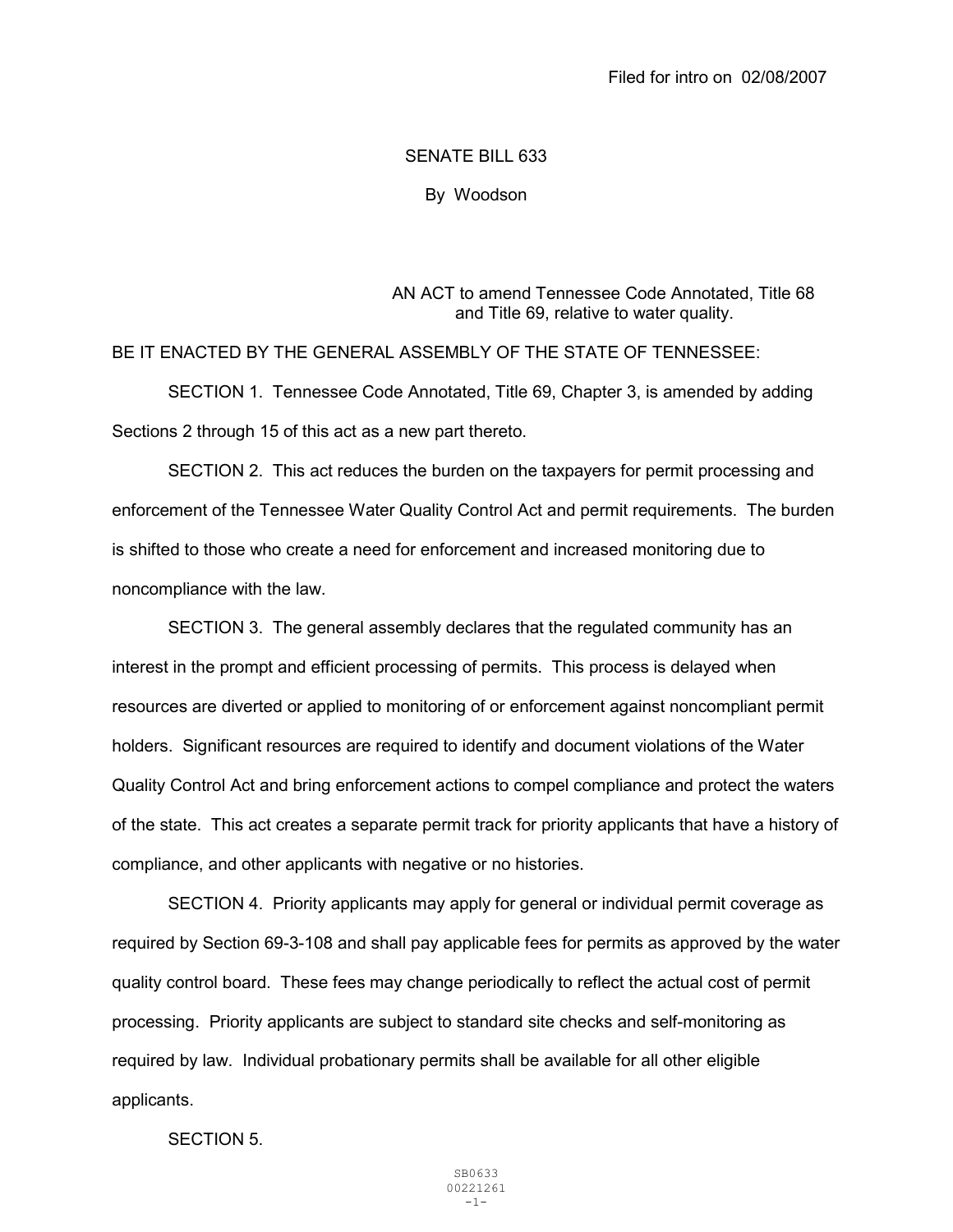(a) Applicants applying for the first time or with a documented history of noncompliance with permits during or after the permitted activity may be issued individual probationary permits. A documented history of non-compliance shall be two (2) or more enforcement actions initiated within a three hundred sixty-five (365) day period or four (4) notices of violation for the same or similar violation.

(b) Probationary permits shall include at least the following:

 (1) A site check by qualified department personnel to ensure that erosion controls are built and implemented according to the current storm water pollution prevention plan or other permit requirements and express, documented permission to begin work. No grading or site preparation can commence prior to receiving written permission from the commissioner;

 (2) Site checks by qualified department personnel for each phase of construction to assess the sufficiency of erosion controls and expressly approve the next phase;

 (3) Random, unannounced site checks by qualified department personnel for erosion control compliance;

 (4) Electronic submission of weekly site self-monitoring reports conducted by erosion control personnel certified by the state of Tennessee;

 (5) Water quality testing of all affected streams during a storm event before, during and after construction; and

 (6) An erosion prevention and remediation bond if the project impacts a 303(d) listed stream or tributary to a 303(d) listed stream. As reflected in the 305(b) report reflecting the condition of surface waters and the 303(d) list of waters that do not meet minimum standards due to pollution, sediment is the most common pollutant of waters of the state which are held in the public trust.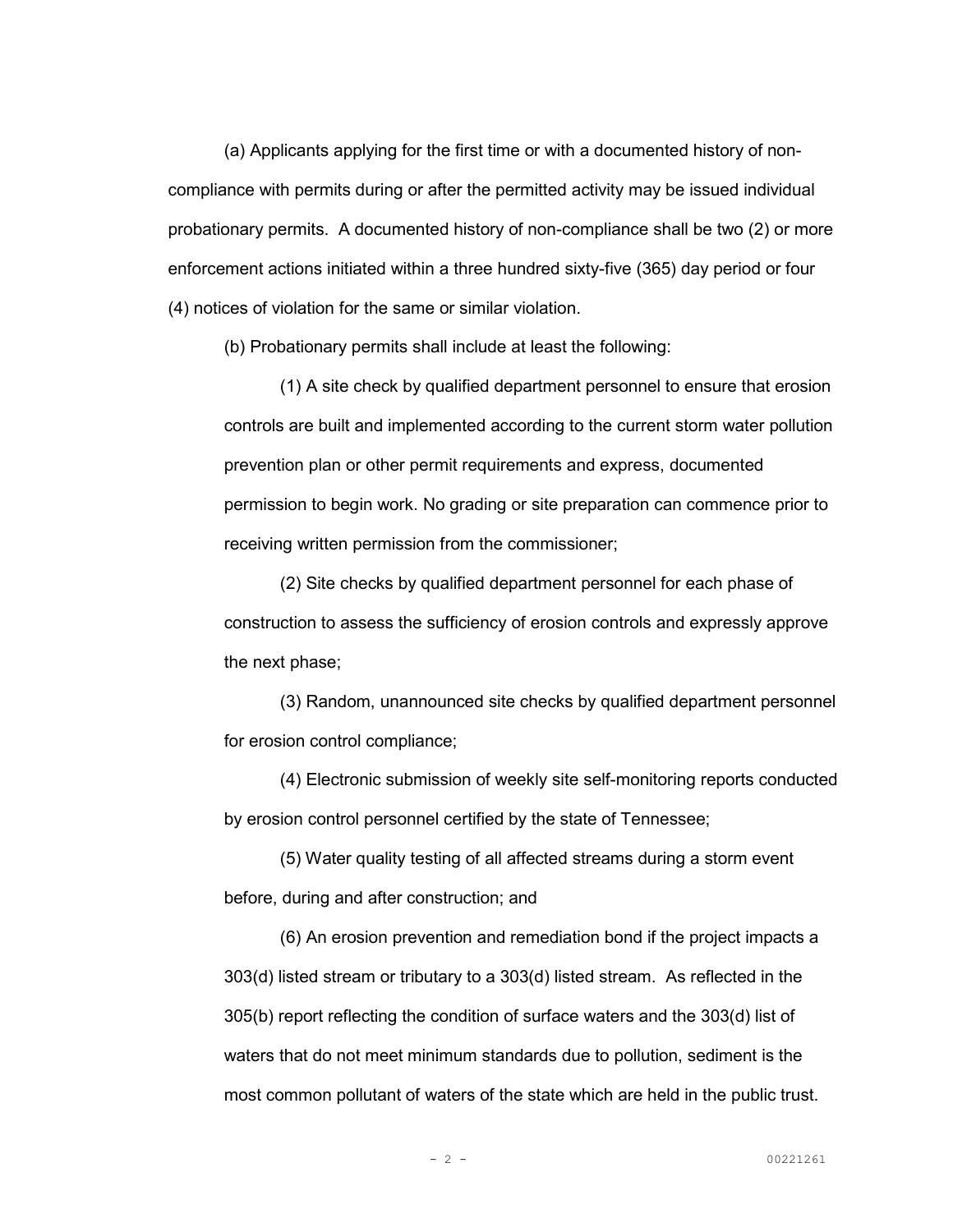When permitted activities contribute to the pollution, the taxpayers and state and local government agencies lose the significant investment Tennessee has made to recover these resources. The bond covers the additional cost state and local officials will have to expend to repair damage to waters of the state.

 (A) Applicants shall post an erosion bond prior to the issuance of the permit. An erosion bond shall guarantee that best management practices constructed under the permit will be adequately sized and maintained throughout the life of the bonding period. All bond defaults shall be paid to the local or state issuing authorities having the power to call on all or any part of the bond if an applicant does not comply with the act or with the conditions of the permit.

 (B) The board shall adopt regulations for the bond program which shall include at least the:

> (i) Establishment of the total dollar amount required for the bond;

(ii) Specification of the length of the bond;

(iii) The requirements for notice of defect or lack of maintenance, and

(iv) A provision for release of the bond.

Bonds shall remain in effect until one (1) year after the final notice of termination for the project is issued in order to allow the erosion controls to mature and be tested through a rainy season to see whether the postconstruction hydrology meets the permit and Tennessee Water Quality Control Act requirements.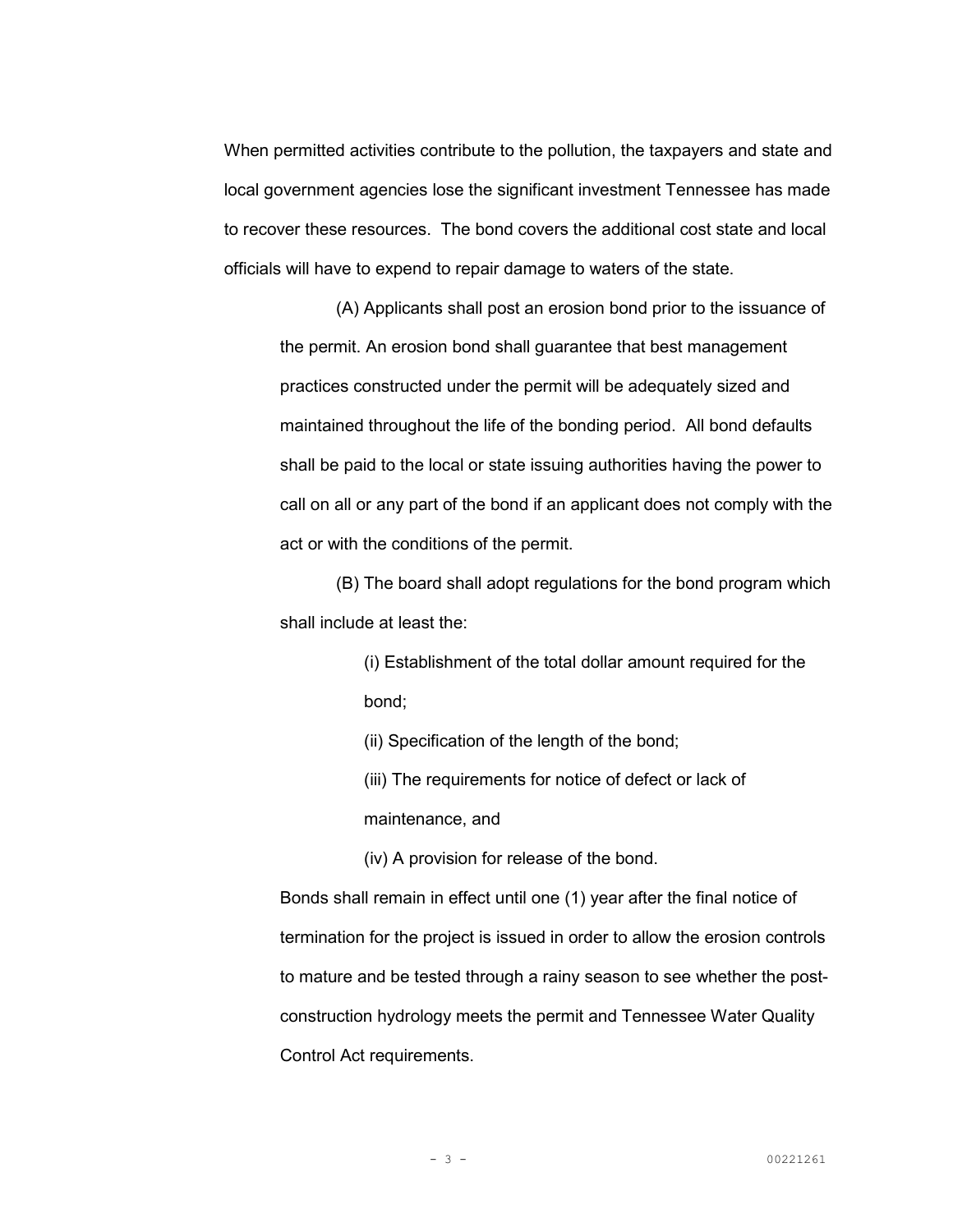(c) Fees for probationary permits shall include an additional maintenance fee for expenses necessary to process the application and monitor the project over the life of the permit, including but not limited to the cost of administration, inspections, water sampling and lab analysis, and other environmental services.

 (d) After one (1) successful year of exercising probationary permits for a new vendor and three (3) years for an enforcement-related probationary permit applicant, the commissioner may change the applicant to a priority applicant.

 (e) After five (5) years of permits without a permit violation a probationary permit holder shall become a priority applicant.

 SECTION 6. Activities permitted under this act that are adjacent to or affect a 303(d) listed stream or tributary to a 303(d) listed stream are not eligible for general permit coverage.

SECTION 7.

 (a) All permits on a 303(d) listed stream must be considered for their aggregate impact. Any activity subject to a permit or multiple of permits that negatively alters the chemical, physical, or biological integrity of a 303(d) listed stream is presumed to add to the condition of pollution and must be denied.

 (b) All phases of a related project need to be considered for aggregate incremental impacts.

 SECTION 8. The commissioner shall not process or issue permits or permit renewals to applicants that are in violation of the Tennessee Water Quality Control Act. In addition, the commissioner shall not issue, amend, or renew permits, registrations, certifications, or licenses to an entity or person who is delinquent on penalties, fees or remediation efforts. After the terms of all enforcement actions, remediation and fees are satisfied the permit may be processed.

SECTION 9.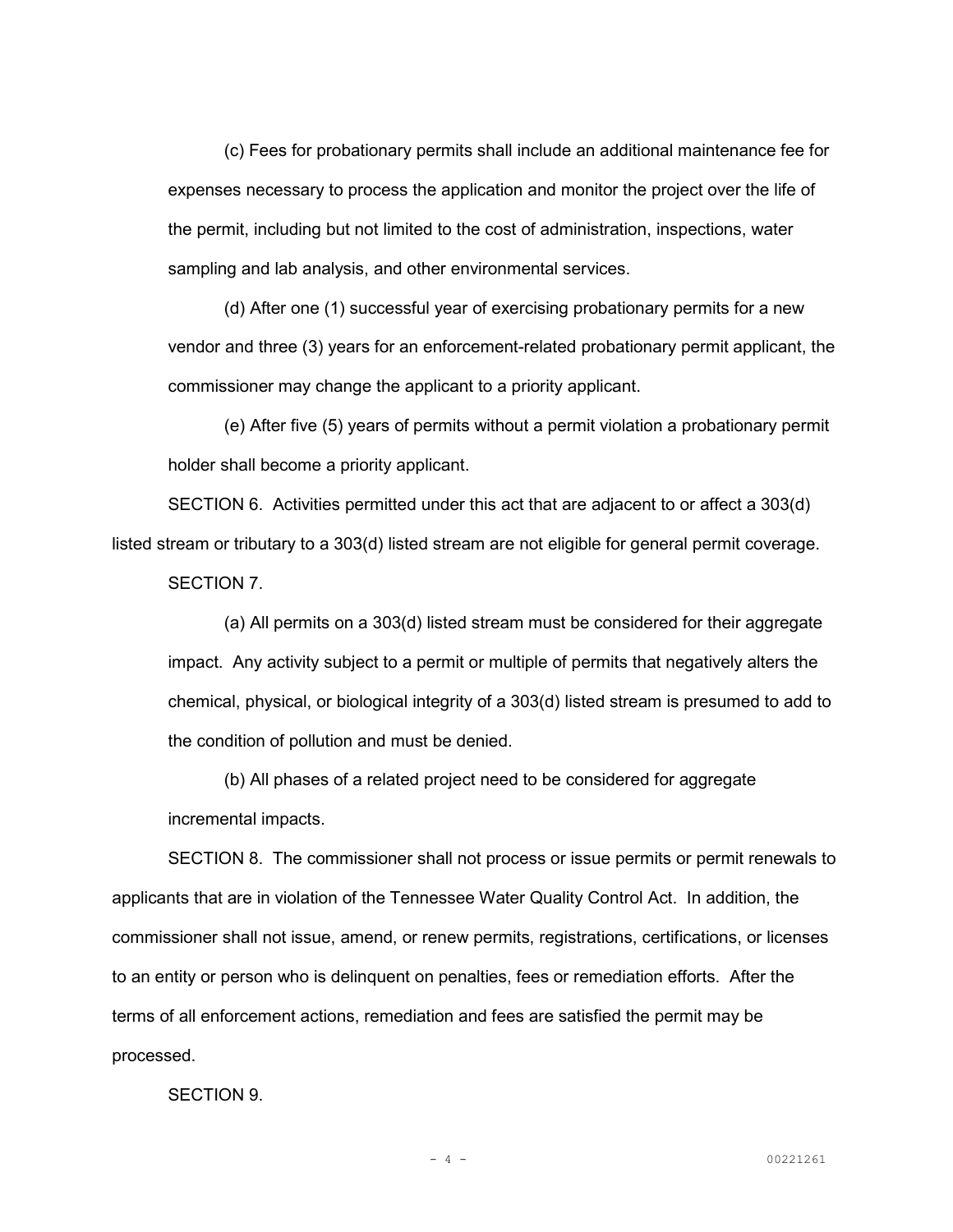(a) The director of the division of water quality control must deny permits and permit coverage under the Act to bad actors. The director shall not issue a permit or permit coverage in response to a notice of intent from a bad actor. If an applicant only eligible for probationary permits submits a notice of intent, all fees, monitoring and testing schedules and other elements of a probationary permit will attach.

 (b) In addition to the causes for which the commissioner of water quality control can revoke, suspend or modify any permit for cause listed in 69-3-108(f), are the applicant:

 (1) Has obtained a permit as an agent of an individual or company not eligible for such permit due to its non-compliance status; or

 (2) Comes under control of an ineligible party due to circumstances such as merger, acquisition, or contract.

 (c) If the violation of the Water Quality Control Act or provisions of the permit are causing a condition of pollution, a stop work order shall be used alone or in conjunction with a revocation, suspension, or modification of the permit in order to avoid additional pollution discharged into waters of the state.

SECTION 10.

 (a) The commissioner is authorized to issue stop work orders for activities that violate or will imminently violate the Water Quality Control Act or threaten public safety in accordance with subsection (b). Stop work orders for coal mining and forestry shall continue to be regulated under Sections 69-3-139 and 69-3-133 respectively.

 (b) In order to protect the public trust and investment in the waters of the state the commissioner may issue a stop work order to the responsible party. The stop work order shall specify those parts of the activities on site that are contributing to the pollution that must stop. Work must cease immediately upon notice on the stop work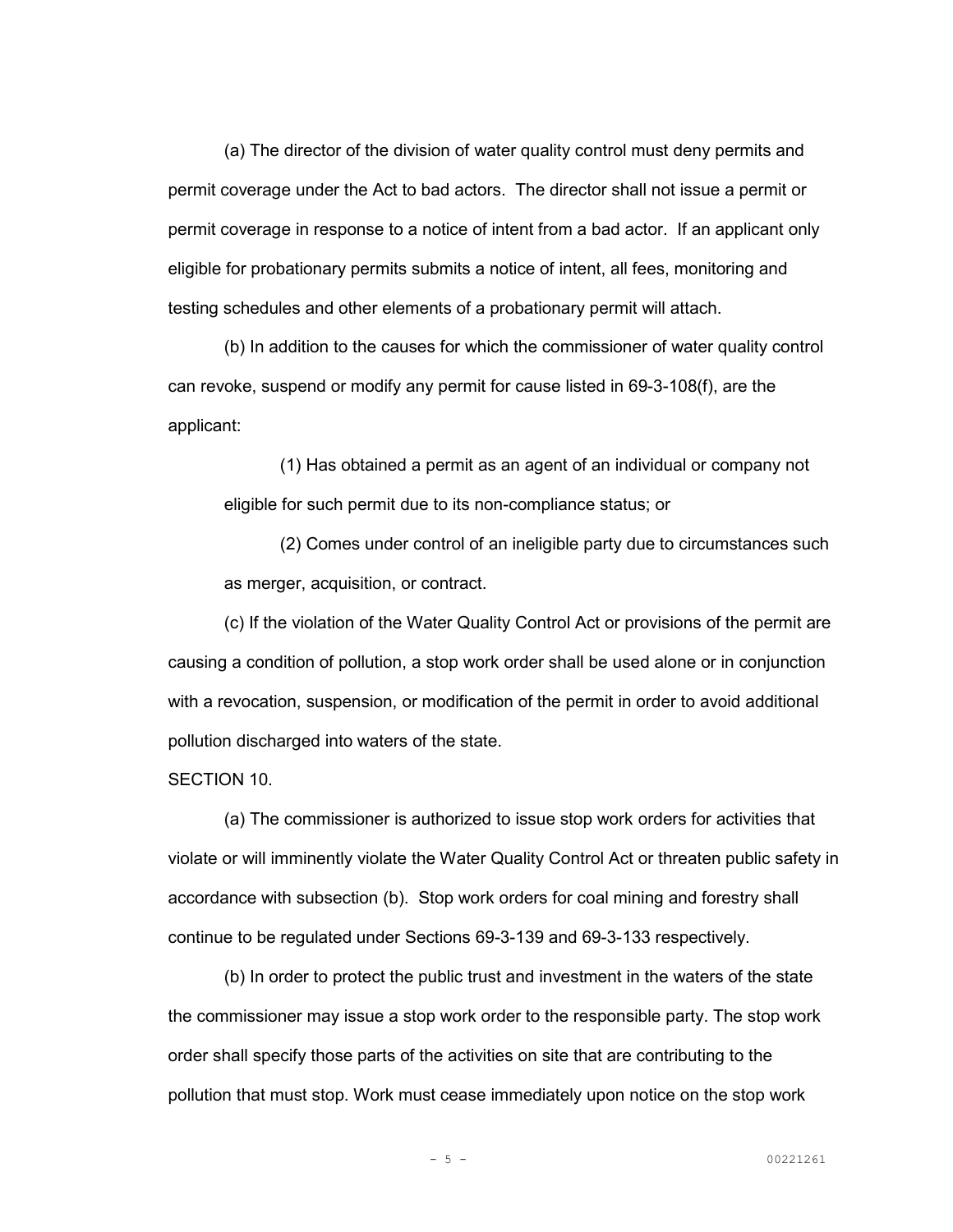order. The stop work order shall remain in effect until the department determines that the responsible party has installed or repaired all necessary measures to remedy the activity causing the condition of pollution so that further pollution associated with the activities will not occur and to comply with any permit requirements. Evidence of compliance must include at a minimum receipts and photos or a site visit by qualified department personnel.

 (c) Failure to comply with a stop work order issued pursuant to this section shall subject the responsible party to the penalties in § 69-3-115 but in no case will be less than twenty-five thousand dollars (\$25,000) plus the cost of remediation or other compensation for loss of public trust resources to the state.

 (d) The commissioner shall issue a stop work order when a sample taken downstream of a site is one hundred (100) turbidity units or greater over the ambient or background level of such body of water. For sites on 303(d) listed streams impaired by sedimentation or habitat loss, the commissioner must issue a stop work order when a sample taken downstream of the site is greater than the background level or discharge from the site exceeds water quality standards.

SECTION 11.

(a) All notices of violation director's and commissioner's orders and all other enforcement actions and outcomes will be published weekly in their entirety on the department website. Notices of violation will be electronically filed through the central enforcement office to expedite the process cost-effectively.

(b) In addition to any other publication required by law, board rulings on contested cases and acceptance of judgments by consent shall be published on the department website within five (5) business days.

- 6 - 00221261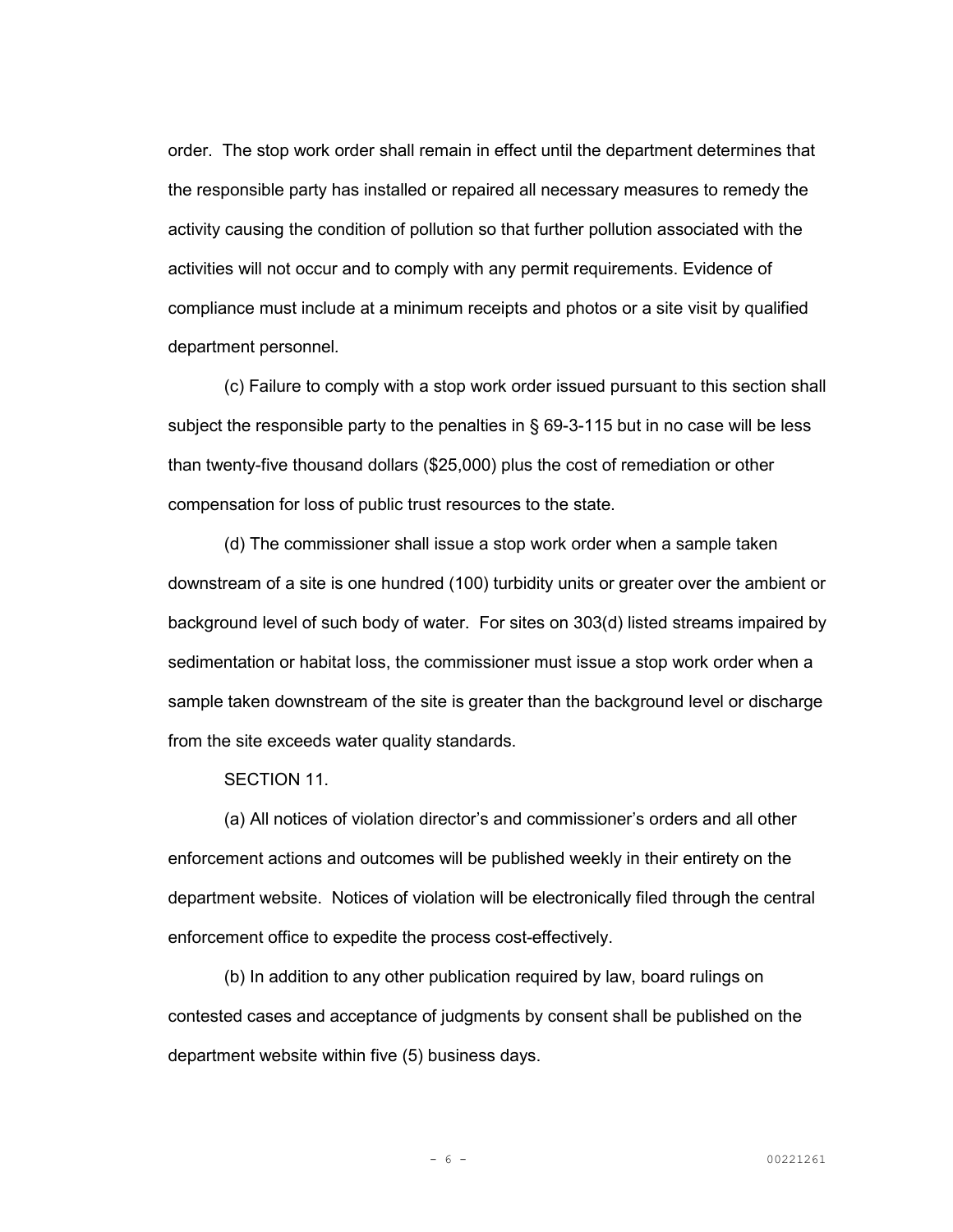(c) Notices of intent to appeal will be published on the department website within three (3) business days of receipt, but no later than fourteen (14) days prior to the date the appeal or an agreed order will be heard by the board in addition to other publication required by law.

(d) In addition to other publication required by law, draft agreed orders will be available to the public and published on the department's website no less than seven (7) days prior to the date the agreed order will be presented to the board.

SECTION 12.

 (a) In an effort to reduce the burden on taxpayers by funding enforcement with fines and fees from noncompliant parties and by deterring future violations certain fines shall be mandatory, including:

 (1) The amount calculated with the environmental protection agency benefit (BEN) model to recover the violator's economic benefits of noncompliance from delaying or avoiding pollution control expenditures;

 (2) Reimbursement of department employees' time for investigating complaints, travel, site visits, testing, writing notices of violation, preparing for and attending compliance meetings or other enforcement-related meetings, and preparation and other reasonable expenses incurred to document and seek correction of the violation;

 (3) A percentage of the maximum civil penalties that shall be imposed, with the percentage depending on the number of enforcement actions initiated in the past three hundred sixty-five (365) days, as follows:

 (A) First enforcement – at least fifty percent (50%) of the maximum penalty for at least one (1) day of the violation for each violation;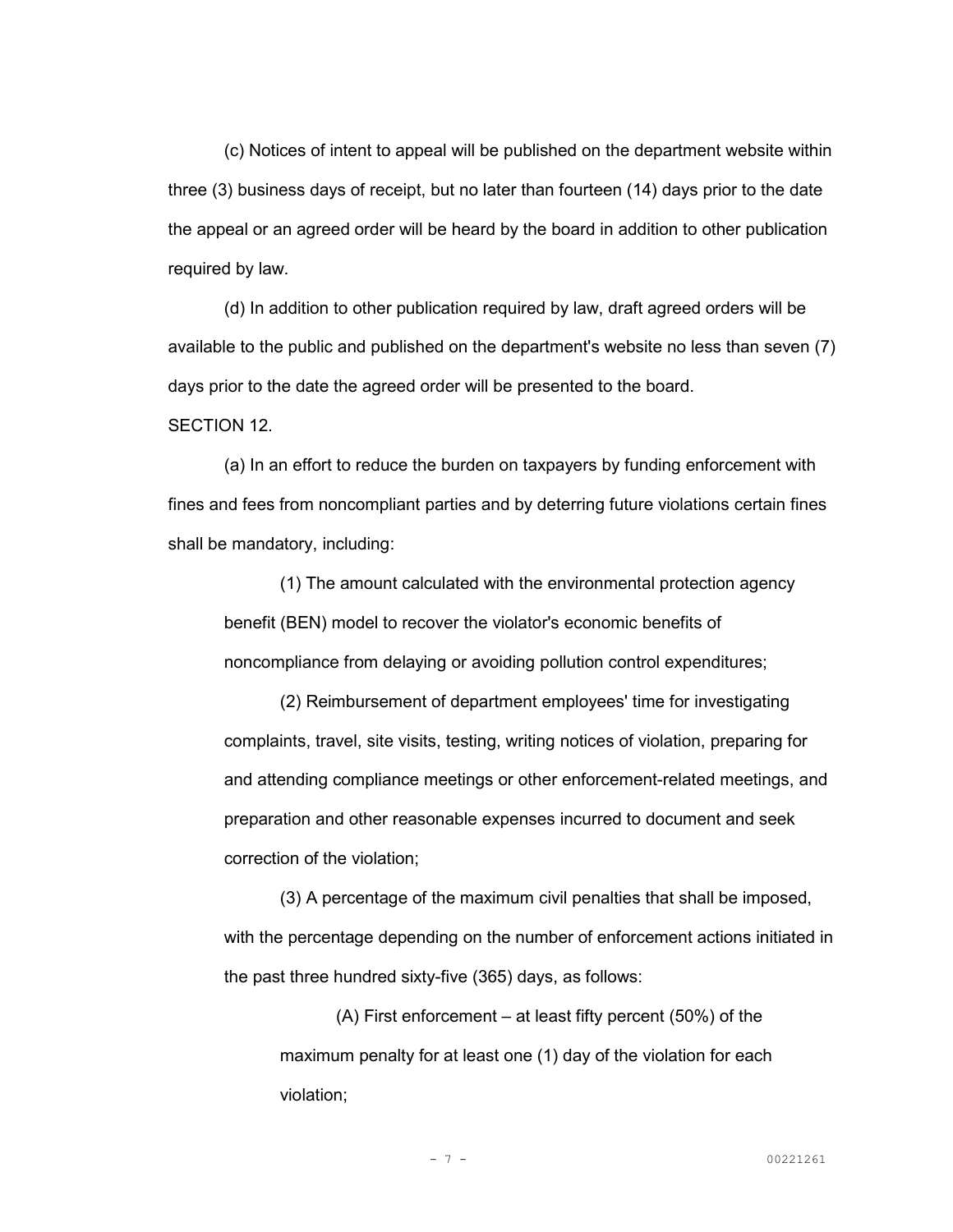(B) Second enforcement -- at least seventy-five percent (75%) of the maximum penalty for at least one (1) day of the violation for each violation; and

 (C) Third or more enforcement actions – one hundred percent (100%) of the maximum penalty for at least one (1) day of the violation for each violation.

 (4) For violations on 303(d) listed streams or their tributaries that have continued unabated for more than thirty (30) days, the mandatory fine must be at least twenty-five thousand dollars (\$25,000).

 (b) A plea by the violator of financial inability to prevent, abate, or control pollution shall not be a valid defense under the provisions of this part.

 (c) Documentation of the same violation at the same location on two (2) dates creates a rebuttable presumption that the violation continued each day between those dates, and each day thereafter until compliance is achieved. Fines may reflect the maximum penalty for each day in that range. The violator may rebut this presumption with clear and convincing evidence of supplies, receipts for labor costs, and photographic evidence including proof of the date the photos were taken.

(d) In the event of an appeal of any enforcement order, the board shall fine any frivolous appeals five hundred dollars (\$500) plus an amount equal to the staff and board resources expended to prepare for, hear, and finalize the enforcement action. An appeal undertaken to delay, induce the state to settle or avoid payment of a judgment without a legal basis is presumed frivolous.

(e) Fines assessed and collected under this Section will first be applied to funding the salaries, benefits and training of additional qualified personnel dedicated to enforcement. Money will not be allocated to other priorities until each field office has no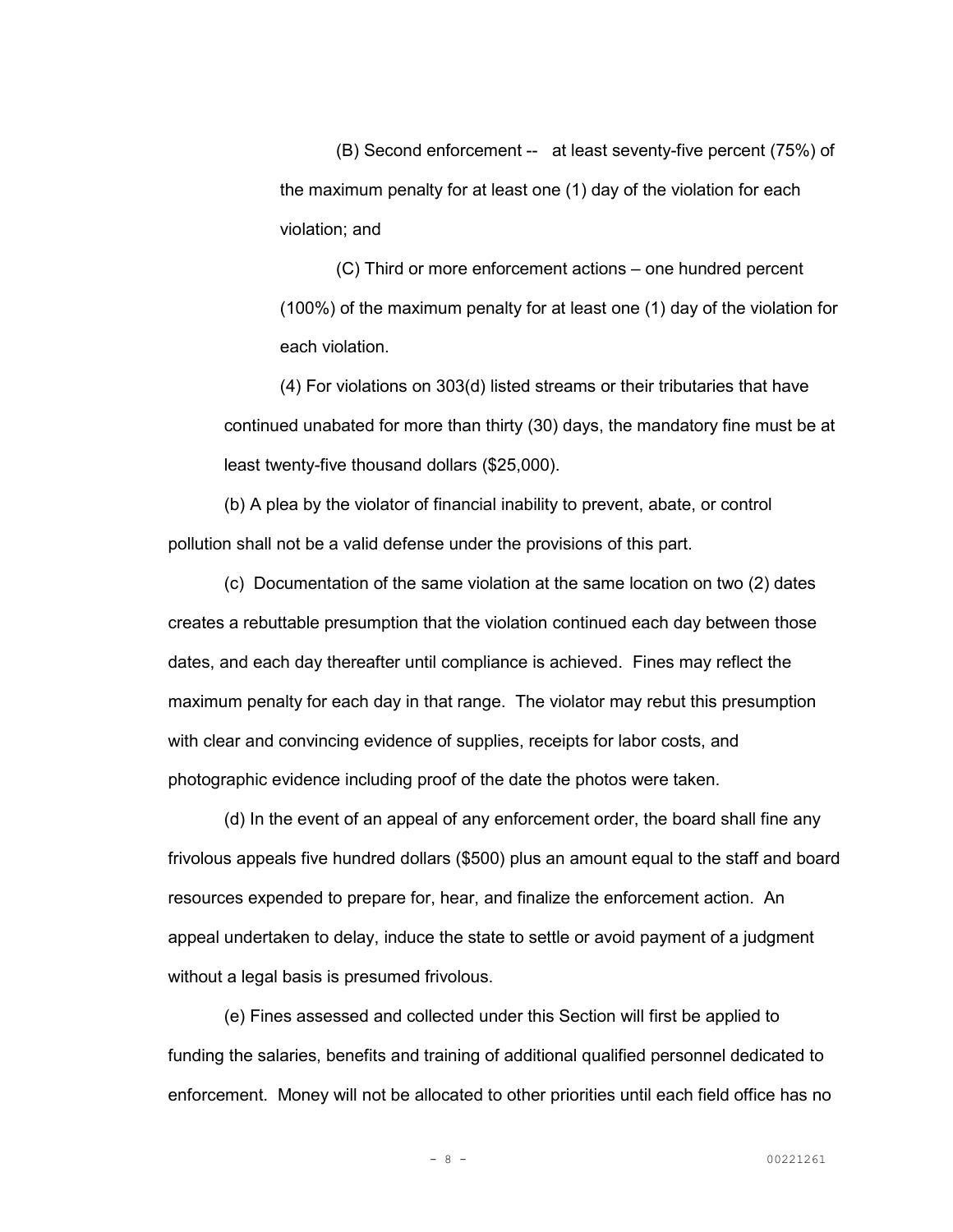less than one (1) dedicated enforcement officer per one hundred (100) active sites under individual permits or general permit coverage. The remainder will revert to the special fund required by § 69-3-119.

## SECTION 13.

(a) The board shall adopt regulations that estimate the expense of water quality testing, site visits, compliance review meetings, appeals, and all other environmental services and administrative expenses related to monitoring, enforcement, settlement, or other compliance activities related to permit review or enforcement for the purposes of creating a cost list for maintenance fees and other environmental services provided in response to permit applications and violations.

(b) The department shall use this cost list throughout the state to efficiently, consistently and fairly shift the cost of monitoring and compelling compliance to permit holders and other actors that violate clean water laws. The list will also provide a foundation for assessing fees for permit applicants based on the estimated resources that will be expended by the department.

(c) Probationary applicants shall pay yearly maintenance fees. Maintenance fees shall equal the added expenses beyond the evaluation and monitoring of priority applicant permits and shall be collected in advance for the expected term of the project. If a project is not completed within the expected term, the applicant shall pay maintenance fees until a notice of termination is filed with and approved by the commissioner. Extension fees shall be paid in advance for a term of at least six (6) months and are not refundable. All fees imposed by this section shall be deposited in the special fund required by § 69-3-119.

SECTION 14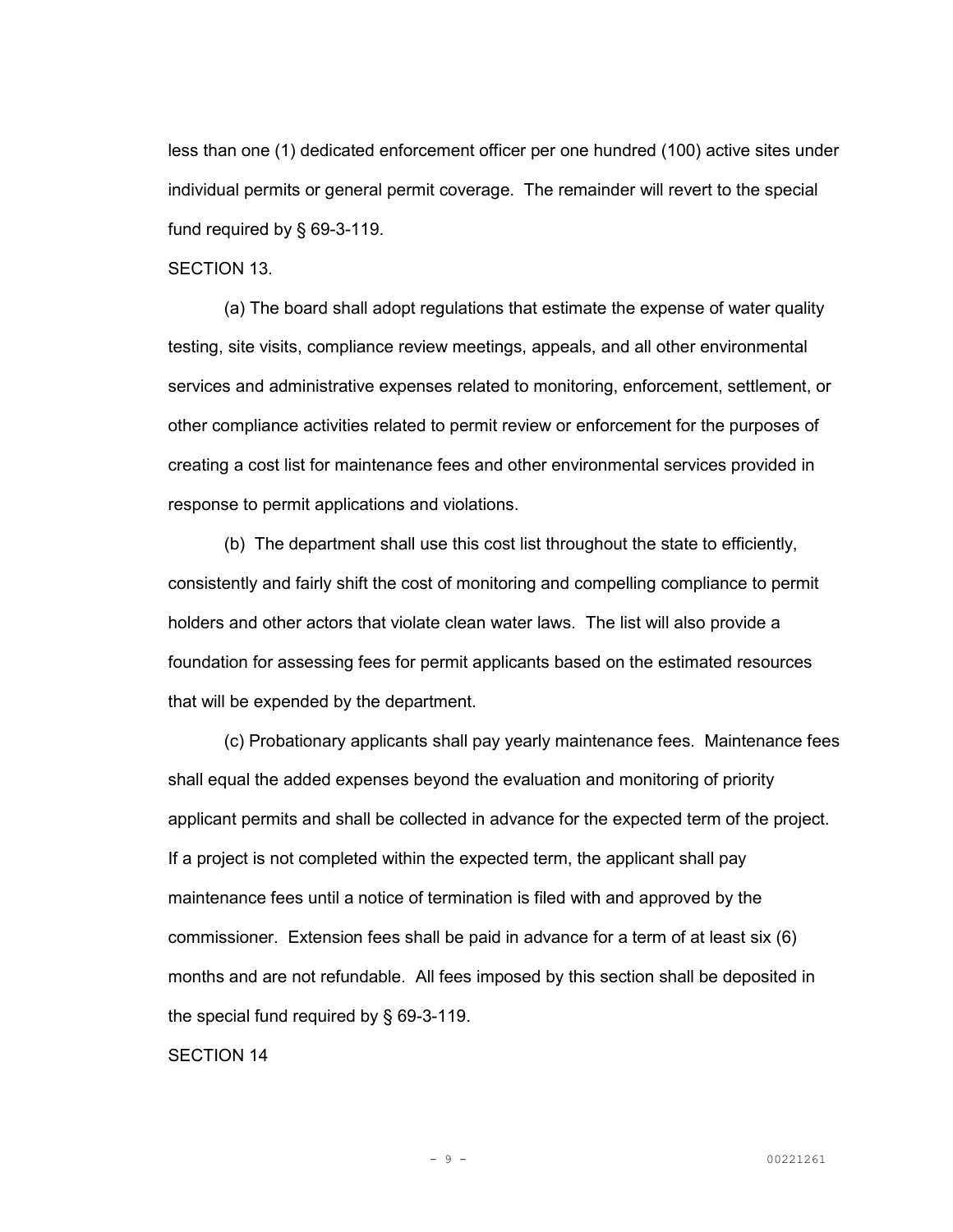(a) The commissioner must proceed to either a director's or commissioner's order enforcement action if after two (2) notices of violation for the same or similar violation on a site the condition persists. This section in no way limits the initiation of enforcement actions prior to this condition.

(b) Whenever the commissioner believes that a violation of any provision of this part or regulation promulgated thereunder or orders issued pursuant thereto has occurred or is occurring, the commissioner shall cause a written complaint to be served upon any alleged violator. This action in no way limits any other enforcement actions related to the violation.

SECTION 15. Tennessee Code Annotated, Section 69-3-103, is amended by adding the following new items thereto:

 ( ) "Applicant" means any person making application for the approval of a permit pursuant to the water quality control act;

( ) "Bad actor" means an applicant that:

 (A) Received an enforcement action for one or more permit violations or activities that legally required a permit or otherwise violate the Water Quality Control Act while eligible only for probationary permits due to a history of noncompliance;

 (B) Has a documented history of disregard of permit requirements evidenced by five (5) or more enforcement actions initiated within a three hundred sixty-five (365) day period, eight (8) notices of violation statewide, or a series of incidents demonstrating a disregard for environmental regulations or a pattern of prohibited conduct.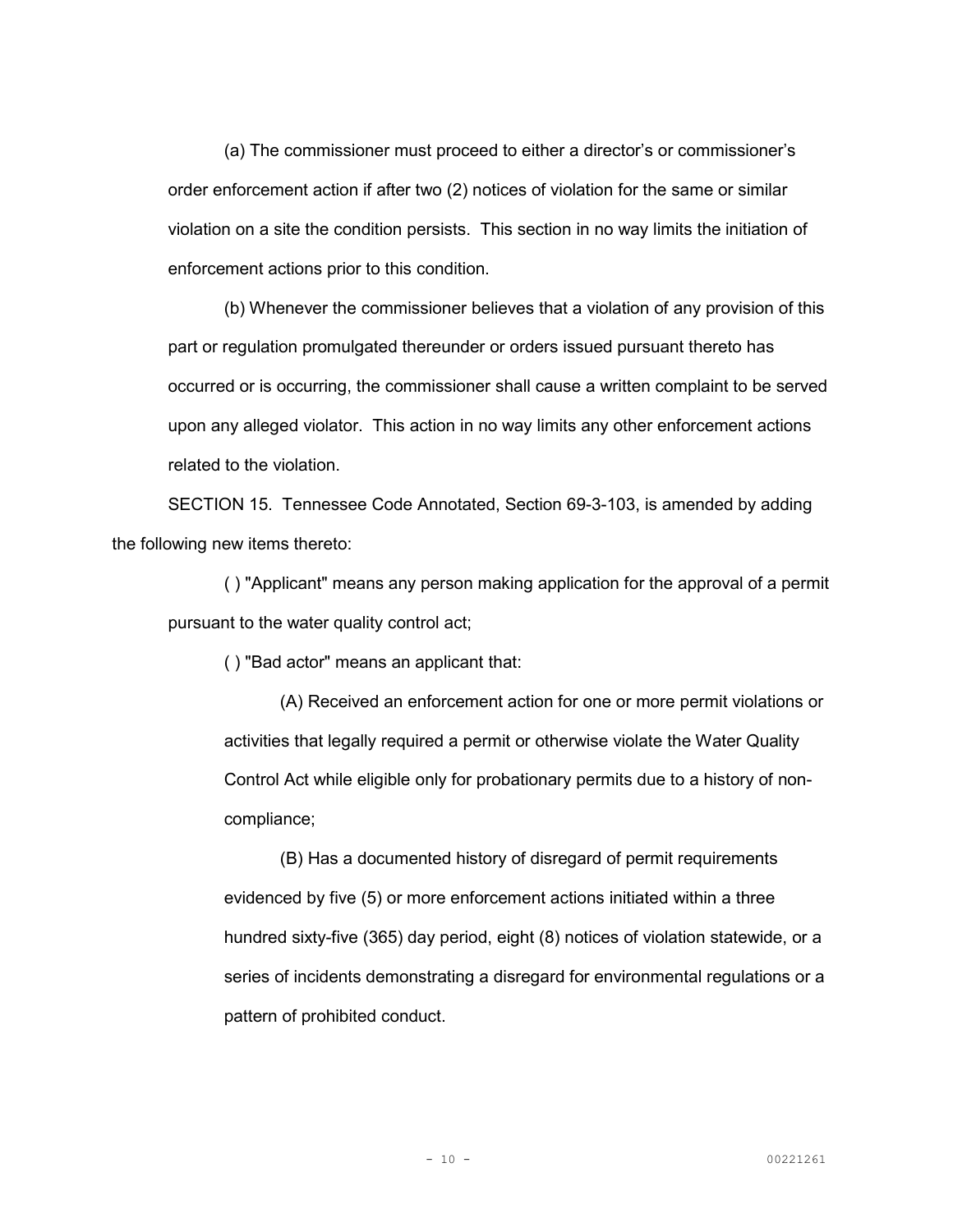(C) Regardless of eligibility, has been charged with, or incarcerated for, an environmental criminal offense or fraud within three (3) years preceding the application for a permit,

 (D) Has been found by the department to have caused significant harm through a disregard of permit requirements or other violation of the Water Quality Control Act; or

(E) Any applicant who has received a stop work order in the last year;

 ( ) "Compliance history" means any record of being a responsible party found to have violated the Clean Water Act in Tennessee or any other state or the Water Quality Control Act of 1971 including notices of violations, complaints, enforcement actions, agreed orders, commissioners orders, or other such actions;

 ( ) "Enforcement action" means commissioner's orders, director's orders, and expedited director's orders for Water Quality Control Act or Clean Water Act violations for permitted activities or for failing to have a permit when necessary. Enforcement actions are considered in the aggregate, not by individual permit or site;

 ( ) "Ineligible individual or company" means companies that assumed liability for, share management with or are owned in whole or in part by a person or company that is a bad actor;

 ( ) "Priority applicant" means an applicant who is eligible for priority permits and fee schedules at the time the permit application is complete due to a history of compliance evidenced by a lack of violations of the Clean Water Act, Tennessee Water Quality Control Act, or other environmental law.

( ) "Responsible party" means:

 (A) Any individual who is an applicant, an officer or director of a corporation, partnership, or business association that is an applicant, or person

- 11 - 00221261